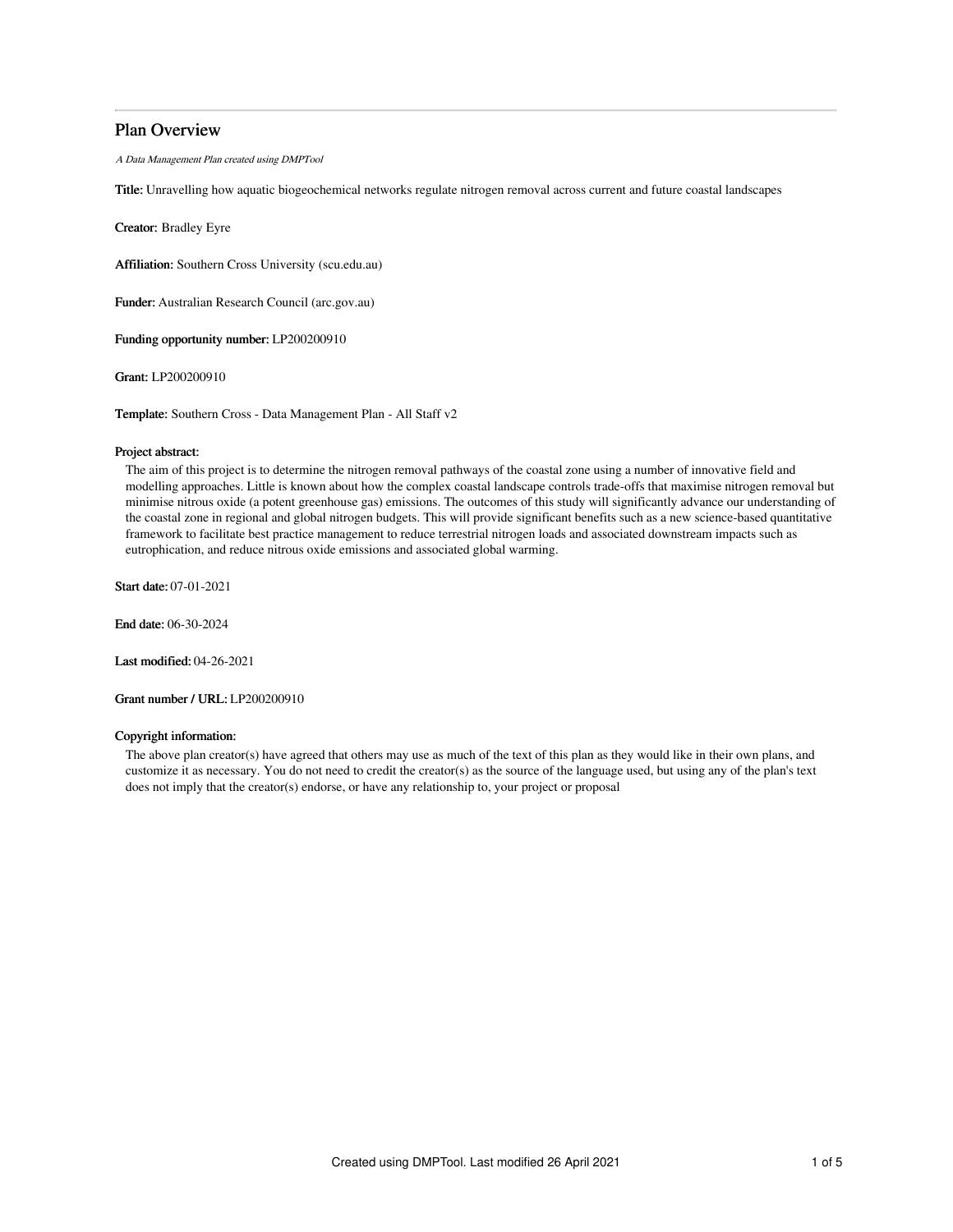## Unravelling how aquatic biogeochemical networks regulate nitrogen removal across current and future coastal landscapes

#### Roles

Who is the first-named SCU staff member on the project? Bradley Eyre

What work unit is the project being run through? Faculty of Science and Management

Which SCU staff member is responsible for the project's data management? Bradley Eyre

Is SCU the lead organisation on the project?

Yes

#### Timeframes

What is the planned/estimated project start date? 1/7/21

What is the planned/estimated project end date? 30/6/24

## Funding bodies

## Does the project involve (or is supported by) an external funding body?

Yes

Australian Research Council (ARC)

#### Name of funding body

Question not answered.

What is the funding body reference?

Question not answered.

#### Data description

#### Are you collecting only digital data?

Digital Only

#### Details of the data to be collected

- Samples
- Instrument measurement
- Experimental observations Models/software
- 

#### What type of data will you be collecting?

• Other

Environmental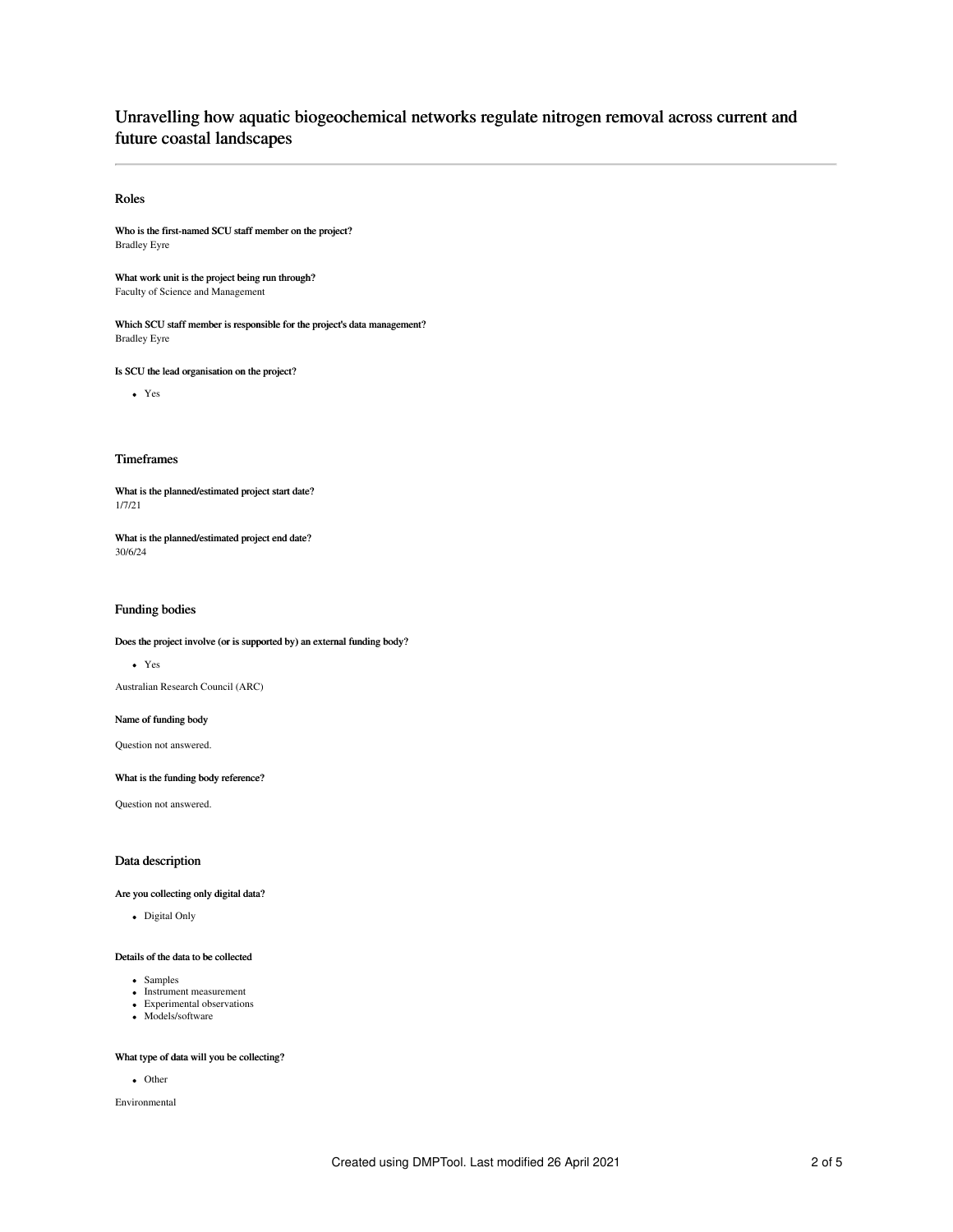#### Is proprietary software required to access the data?

 $\bullet$  No

#### Data Storage

#### Where do you plan to store the data?

AARNet Cloudstor

#### What file formats will you use?

- 
- Text files (e.g., .doc, .pdf. .txt, .csv) Image files (e.g., .jpg, .tiff, .png, .bmp)

#### What is the expected volume of data?

 $\bullet$  500Gb+

#### What is your data backup plan?

syncing data to One Drive, back-up hard drive

#### Ethics, privacy, copyright

#### Do you have an ethics approval number?

No, I don't require ethics approval for this project

#### Are there any obligations around sensitivity and/or privacy of data?

 $\bullet$  No

#### Are you using data from another source?

Yes

Healthy Land and Water

#### Relating to the question above, indicate what arrangements apply

• I have permission to use the data

#### Please provide any other details

Question not answered.

Are you planning on making your data available on Open Access?

Yes

## Repository and preservation

#### At the end of the project, where do you plan to deposit your data?

• SCU repository (Research Portal)

What required retention timeframe will apply to the data? 10 years??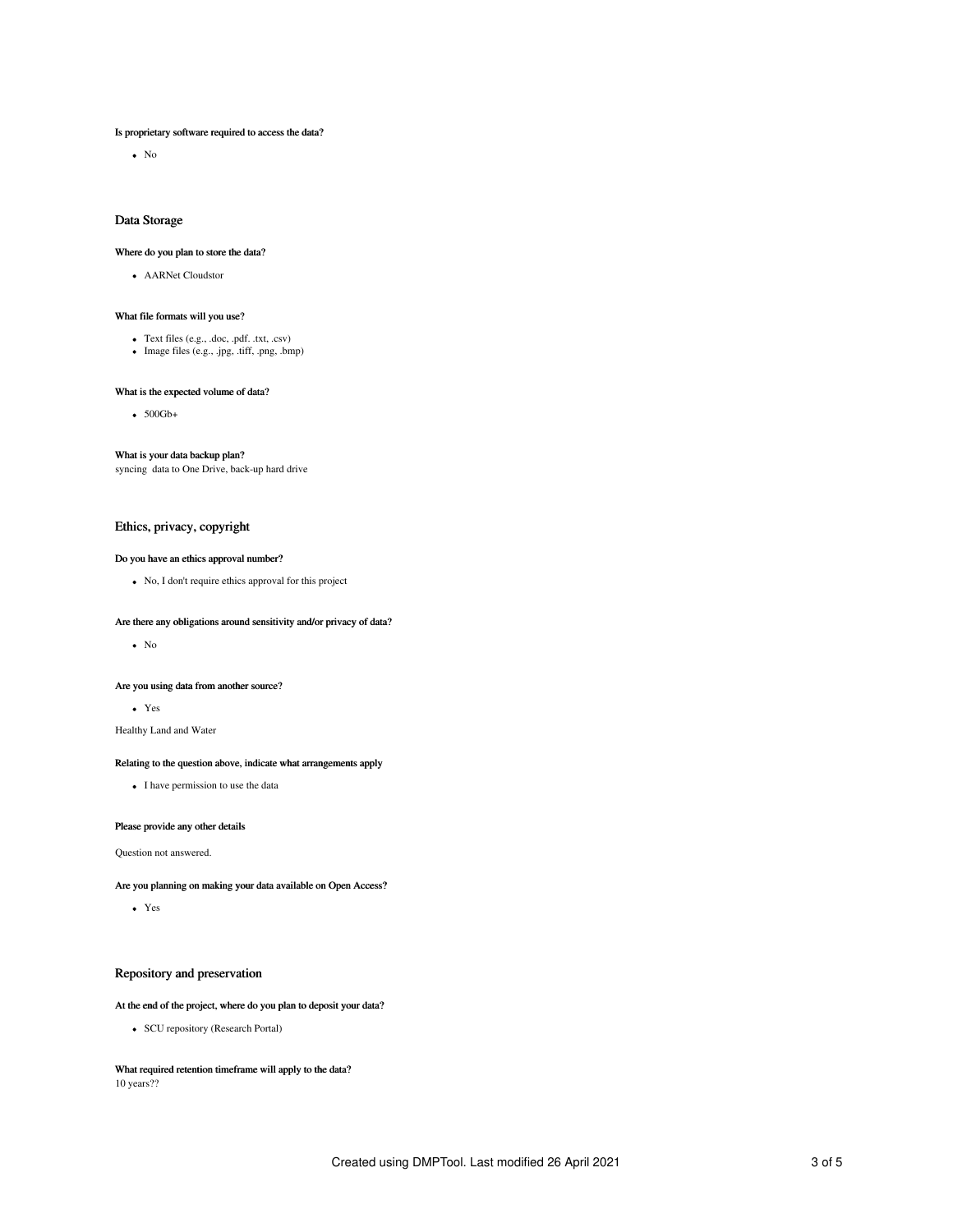## Data sharing

Are there obligations to make data open at project completion?

Yes

Are you planning to deposit the data into the Research Portal?

Yes

## Metadata

What metadata will be provided to help others identify and discover the data? Keywords

## Will you require a DOI?

Yes

## Other information

If there is any other information you would like to include, please do so here: Nil